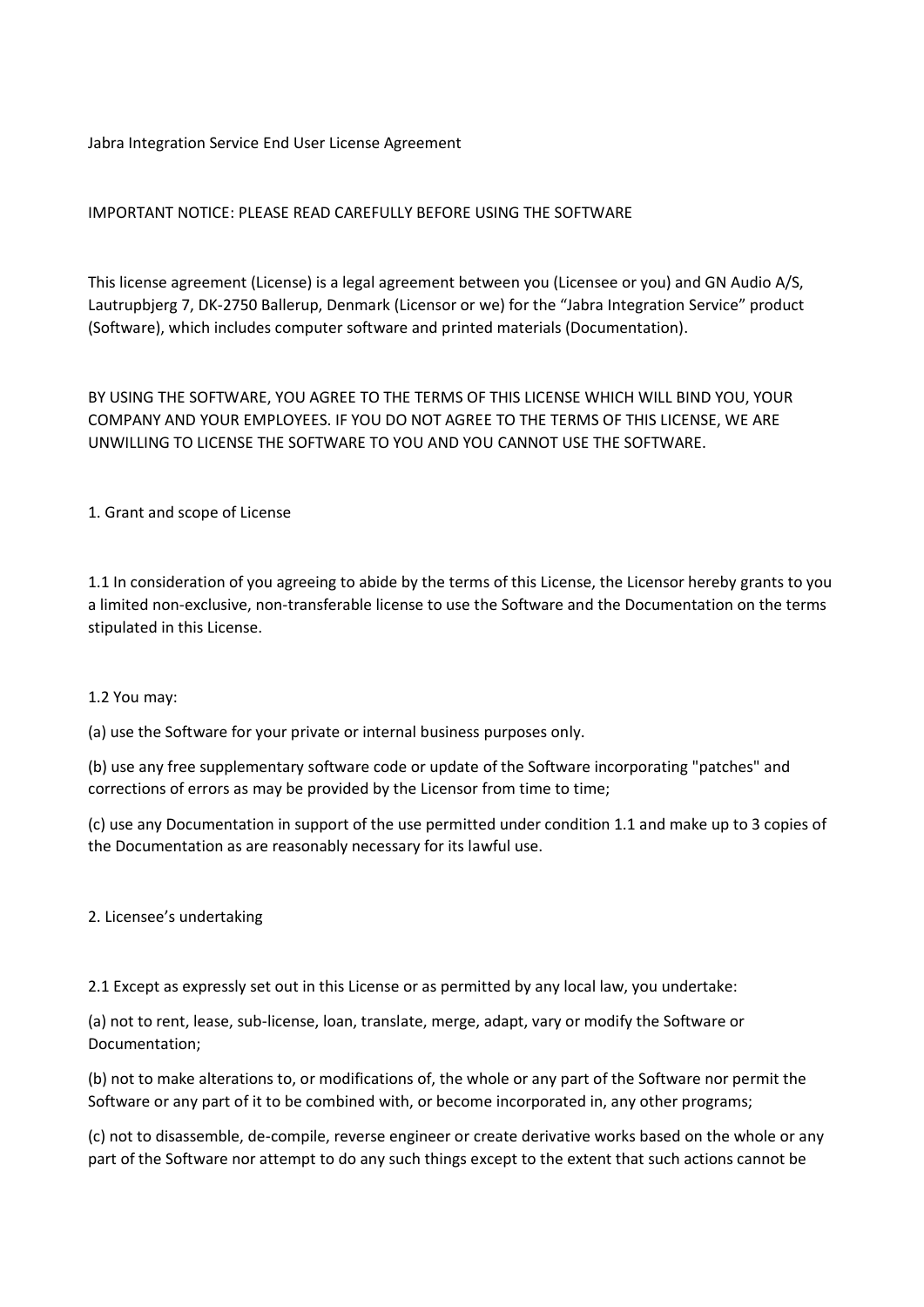prohibited according to applicable law because they are essential for the purpose of achieving interoperability of the Software with another software program, and provided that the information obtained by you during such activities:

(i) is used only for the purpose of achieving inter-operability of the Software with another software program;

(ii) is not disclosed or communicated to any third party without the Licensor's prior written consent; and

(iii) is not used to create any software which is identical or similar to the Software;

(d) to supervise and control use of the Software and Documentation and ensure that the Software and Documentation is used by your employees and representatives in accordance with the terms of this License;

(e) to include the copyright notice of the Licensor on all complete and/or partial copies of the Software or Documentation no matter the form; and

(f) not to provide, or otherwise make available, the Software or Documentation in any form, in whole or in part (including, but not limited to, program listings, object and source program listings, object code and source code) to any person other than your employees without prior written consent from the Licensor.

#### 3. Licensor's rights

3.1 Licensor may audit (using its own employees and those of an independent auditing firm that is subject to appropriate confidentiality obligations) your use of the Software and Documentation to verify your compliance with this License. You agree to give Licensor (or the auditing firm) reasonable access to your facilities and records for purposes of conducting these audits. Licensor will give you at least five days advance notice before conducting an audit. Audits will be conducted during normal business hours and no more than once per year, unless Licensor has a good-faith basis for believing that more frequent audits are warranted. Licensor will bear all the costs it incurs (including the fees and expenses of the auditing firm, if any) in conducting an audit, unless the audit reveals that you have failed to comply with this License in a material way, in which case you agree to reimburse Licensor for these costs.

3.2 Licensor will use commercially reasonable efforts to provide error corrections to the Software, as well as minor improvements to the Software, as such corrections and improvements become generally available. Licensor may, in its sole discretion, make developments, upgrades, updates, modifications or enhancements (collectively "Upgrades") to the Software. Such Upgrades are not made available by Licensor as part of this License and may be subject to additional charges. Should Licensee desire to purchase a license to such Upgrades, the terms and conditions of this License shall apply to such Upgrades.

4. Intellectual property rights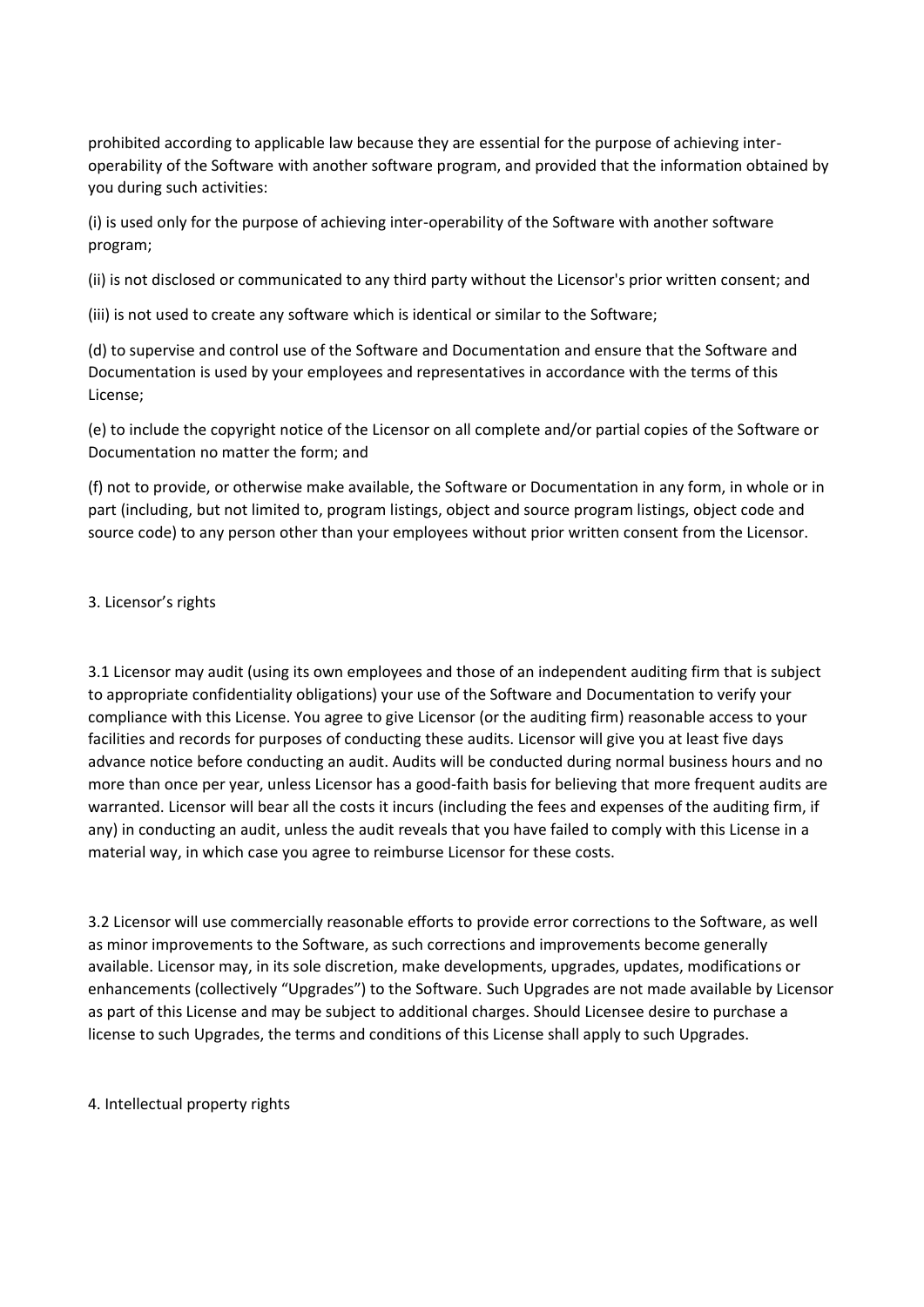4.1 You acknowledge that all intellectual property rights in the Software and the Documentation throughout the world belong to the Licensor, that rights in the Software are licensed (not sold) to you, and that you have no rights in, or to, the Software or the Documentation other than the right to use them in accordance with the terms of this License.

4.2 You acknowledge that you have no right to have access to the Software in source code form or in unlocked coding or with comments.

4.3 The integrity of this Software is protected by technical protection measures (TPM) so that the intellectual property rights, including copyright, in the Software of the Licensor are not misappropriated. You must not attempt in any way to remove or circumvent any such TPM, nor to apply, manufacture for sale, hire, import, distribute, sell, nor let, offer, advertise or expose for sale or hire, nor have in your possession for private or commercial purposes, any means whose sole intended purpose is to facilitate the unauthorized removal or circumvention of such TPM

4.4 This Software contains open source software covered by the Common Public License version 1.0. For the use of the open source software a separate set of terms and conditions apply which are found at:

C:\Program Files (x86)\Jabra\Jabra Integration Service\License.txt

After installation of the program

5. Licensor's liability

5.1 The Licensor shall not be liable for losses suffered by the you in consequence of deficiencies or other failures in respect of the Licensor's Software or Services and the Licensor shall in any event not be liable for consequential losses. However, the Licensor shall be liable for product liability to the extent that such liability emanates from such provisions of the Danish Act on Product Liability that cannot be contractually waived. Product liability on any other basis is disclaimed.

5.2 SUBJECT TO CLAUSE 4.1 THE LICENSOR SHALL NOT BE LIABLE UNDER OR IN CONNECTION WITH THIS LICENSE OR ANY COLLATERAL CONTRACT FOR:

(A) LOSS OF INCOME;

(B) LOSS OF BUSINESS PROFITS OR CONTRACTS;

(C) BUSINESS INTERRUPTION;

(D) LOSS OF THE USE OF MONEY OR ANTICIPATED SAVINGS;

(E) LOSS OF INFORMATION;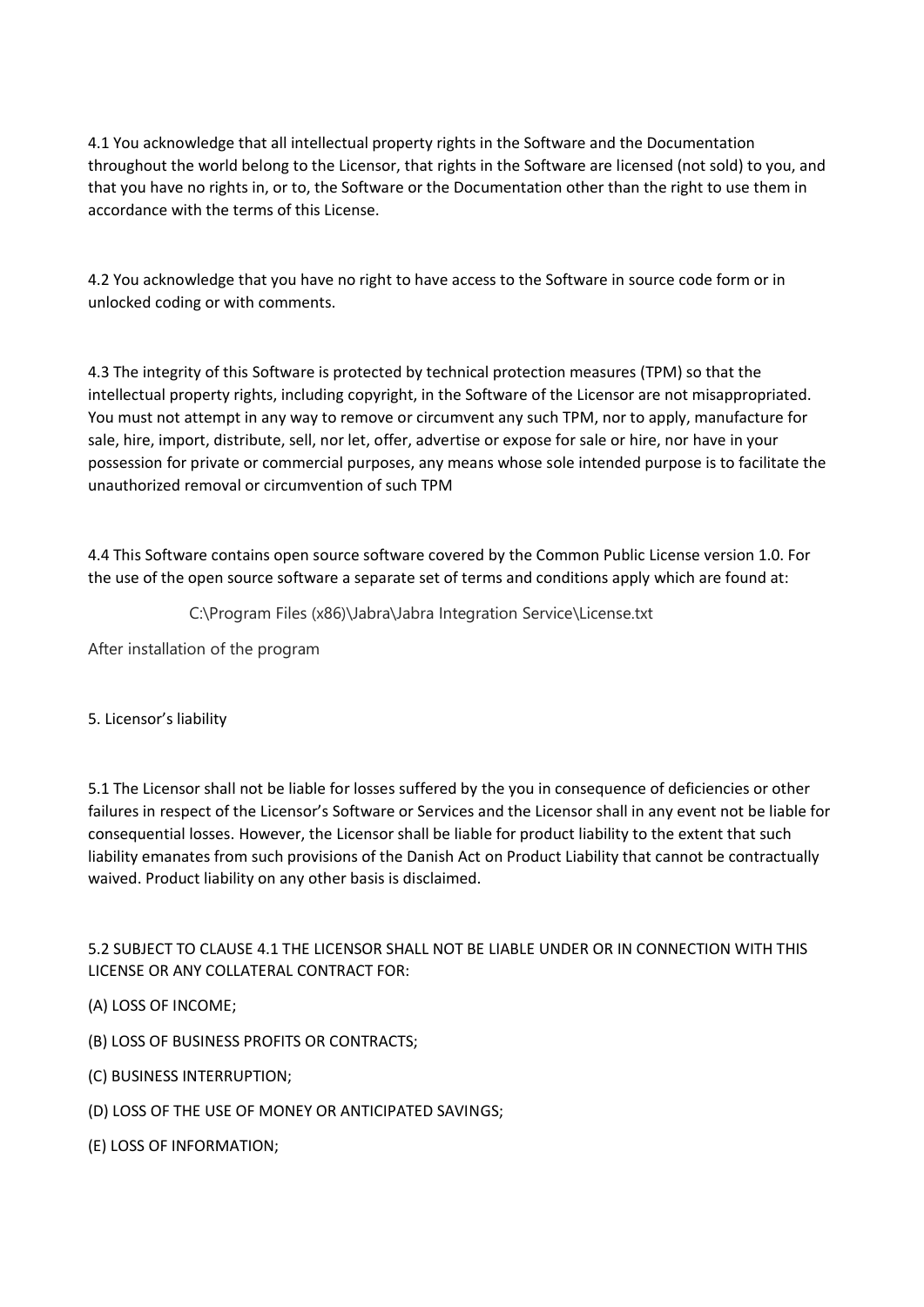(F) LOSS OF OPPORTUNITY, GOODWILL OR REPUTATION;

(G) LOSS OF, DAMAGE TO OR CORRUPTION OF DATA;

(H) ANY INTERRUPTION OF OR DAMAGE TO COMPUTER SYSTEMS OR COMPUTER EQUIPMENT, OR

(H) ANY INDIRECT OR CONSEQUENTIAL LOSS OR DAMAGE OF ANY KIND HOWSOEVER ARISING AND WHETHER CAUSED BY TORT (INCLUDING NEGLIGENCE), BREACH OF CONTRACT OR OTHERWISE.

5.3 SUBJECT TO CLAUSE 5.1 AND CLAUSE 5.2 ABOVE, THE LICENSOR'S MAXIMUM AGGREGATE LIABILITY UNDER OR IN CONNECTION WITH THIS LICENSE, OR ANY COLLATERAL CONTRACT, WHETHER IN CONTRACT, TORT (INCLUDING NEGLIGENCE) OR OTHERWISE, SHALL BE LIMITED TO DKK 1000.

5.4 Subject to clause 5.1, clause 5.2 and clause 5.3 above, the Licensor's liability for infringement of third party intellectual property rights shall be limited to breaches of rights subsisting in Denmark and only damages and costs imposed on the Licensee by a court of competent jurisdiction or any settlement sum which is approved in writing by Licensor as a result of a claim by a third party that the use by the Licensee of the Licensed Software in accordance with the terms of this License Agreement infringes the intellectual property rights of that third party, provided that such indemnity shall only apply if and to the extent that:

(a) Licensor has full conduct of such proceedings, and

(b) the Licensee shall make no admission as to the liability and shall not agree to any settlement or compromise of any action without the prior written consent of Licensor, and

(c) the Licensee shall give all reasonable assistance in respect of any such proceedings, and

(d) the Licensee has not been provided with a work around solution or an alternative license obtained by Licensor from such third party.

5.5 This License sets out the full extent of the Licensor's obligations and liabilities in respect of the supply of the Software and Documentation. The Software is licensed "as is" and there are no conditions, warranties, representations or other terms, express or implied, that are binding on the Licensor except as specifically stated in this License. To the extent permitted by law LICENSOR DISCLAIMS ANY AND ALL IMPLIED WARRANTIES OR CONDITIONS, INCLUDING ANY IMPLIED WARRANTY OF TITLE, NONINFRINGEMENT, MERCHANTABILITY OR FITNESS FOR A PARTICULAR PURPOSE, regardless of whether Licensor knows or had reason to know of Licensee particular needs. No employee, agent, or distributor of Licensor is authorized to modify this warranty, nor to make any additional warranties.

# 6. Termination

6.1 The Licensor may terminate this License without cause with three months' notice.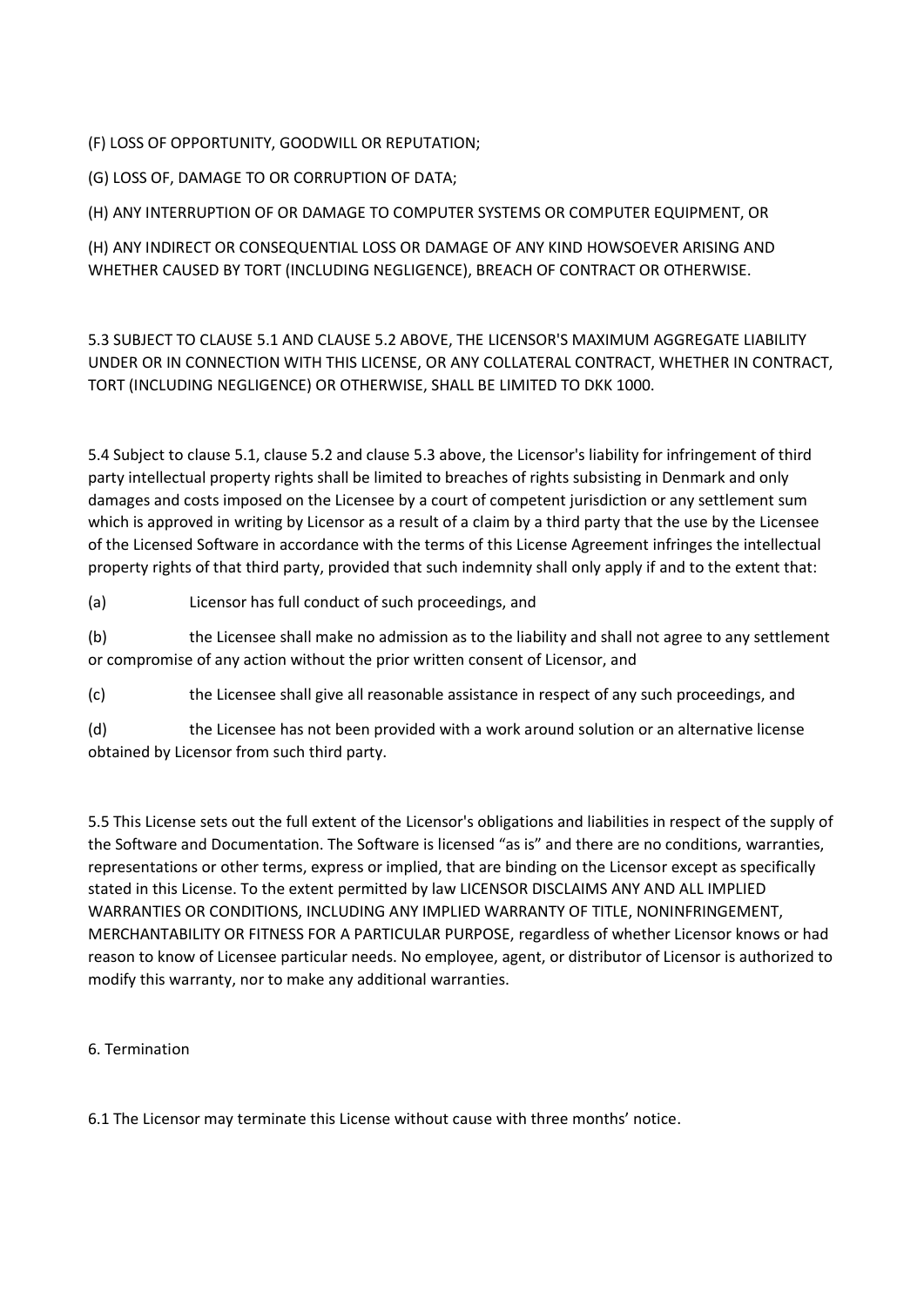The Licensor may terminate this License immediately by written notice to you if you commit a material or persistent breach of this License which you fail to remedy (if remediable) within 14 days after receipt of written notice requiring you to do so.

6.2 Immediately, upon effective termination :

(a) all rights granted to you under this License shall cease;

(b) you must cease all activities authorized by this License;

(c) you must immediately pay to the Licensor any sums due to the Licensor under this License; and

(d) you must immediately delete or remove the Software and Documentation from all computer equipment in your possession and immediately destroy or return to the Licensor (at the Licensor's option) all copies of the Software and Documentation in your possession, custody or control and, in the case of destruction, certify in writing to the Licensor that you have done so.

7. Transfer of rights and obligations

7.1 This License is binding on you and us and on our respective successors and assigns.

7.2 You may not transfer, assign, charge or otherwise dispose of this License, or any of your rights or obligations arising under it, without the prior written consent of the Licensor.

7.3 The Licensor may transfer, assign, charge, sub-contract or otherwise dispose of this License, or any of its rights or obligations arising under it, at any time during the term of the License.

#### 8. Notices

8.1 All notices given by you to the Licensor must be given to GN Audio A/S at Lautrupbjerg 7, DK-2750 Ballerup, Denmark.

8.2 The Licensor may give notice to you at either the e-mail or postal address you provided to it or its representative when purchasing the Software.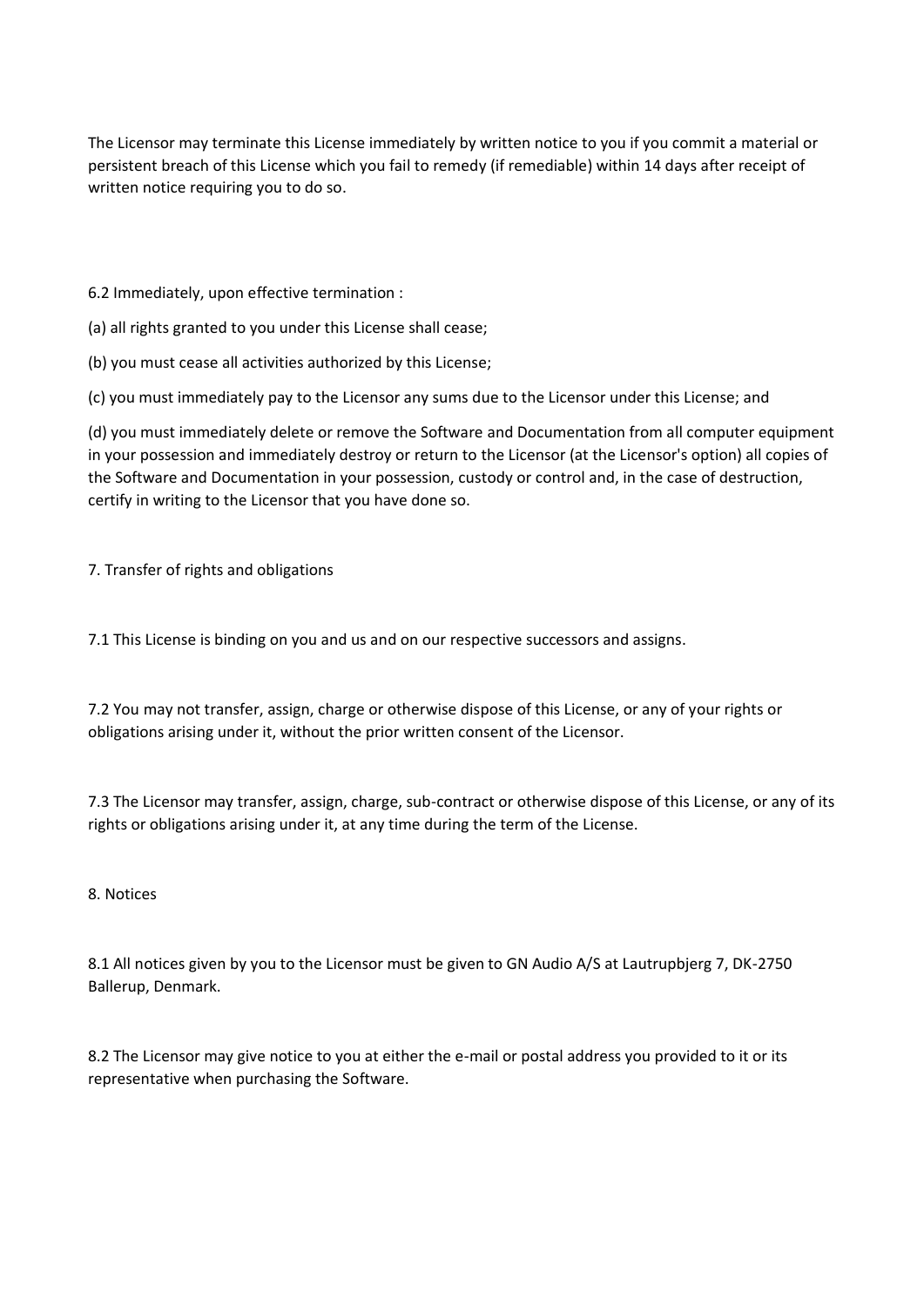8.3 Notice will be deemed received and properly served immediately after an e-mail is sent, or three days after the date of posting of any letter. In proving the service of any notice, it will be sufficient to prove, in the case of a letter, that such letter was properly addressed, stamped and placed in the post and, in the case of an e-mail, that such e-mail was sent to the specified e-mail address of the addressee.

9. Event outside the Licensor's control

9.1 The Licensor will not be liable or responsible for any failure to perform, or delay in performance of, any of his obligations under this License that is caused by an event outside his reasonable control (Force Majeure Event).

9.2 A Force Majeure Event includes any act, event, non-happening, omission or accident beyond Licensor's reasonable control and includes in particular (without limitation) the following:

(a) strikes, lock-outs or other industrial action even if the strike, lock-out or industrial action is due to actions on part of Licensor;

(b) civil commotion, riot, invasion, terrorist attack or threat of terrorist attack, war (whether declared or not) or threat or preparation for war;

(c) fire, explosion, storm, flood, earthquake, subsidence, epidemic or other natural disaster;

(d) impossibility of the use of railways, shipping, aircraft, motor transport or other means of public or private transport;

(e) impossibility of the use of public or private telecommunications networks;

(f) the acts, decrees, legislation, regulations or restrictions of any government.

9.3 The Licensor's performance under this License is deemed to be suspended for as long as the Force Majeure Event continues. The Licensor shall use its reasonable endeavours to bring the Force Majeure Event to a close or to find a solution by which its obligations under this License may be performed despite the Force Majeure Event.

10. Waiver

10.1 If the Licensor fails, at any time during the term of this License, to insist on strict performance of any of your obligations under this License, or if the Licensor fails to exercise any of the rights or remedies to which Licensor is entitled under this License, this shall not constitute a waiver of such rights or remedies and shall not relieve you from compliance with such obligations.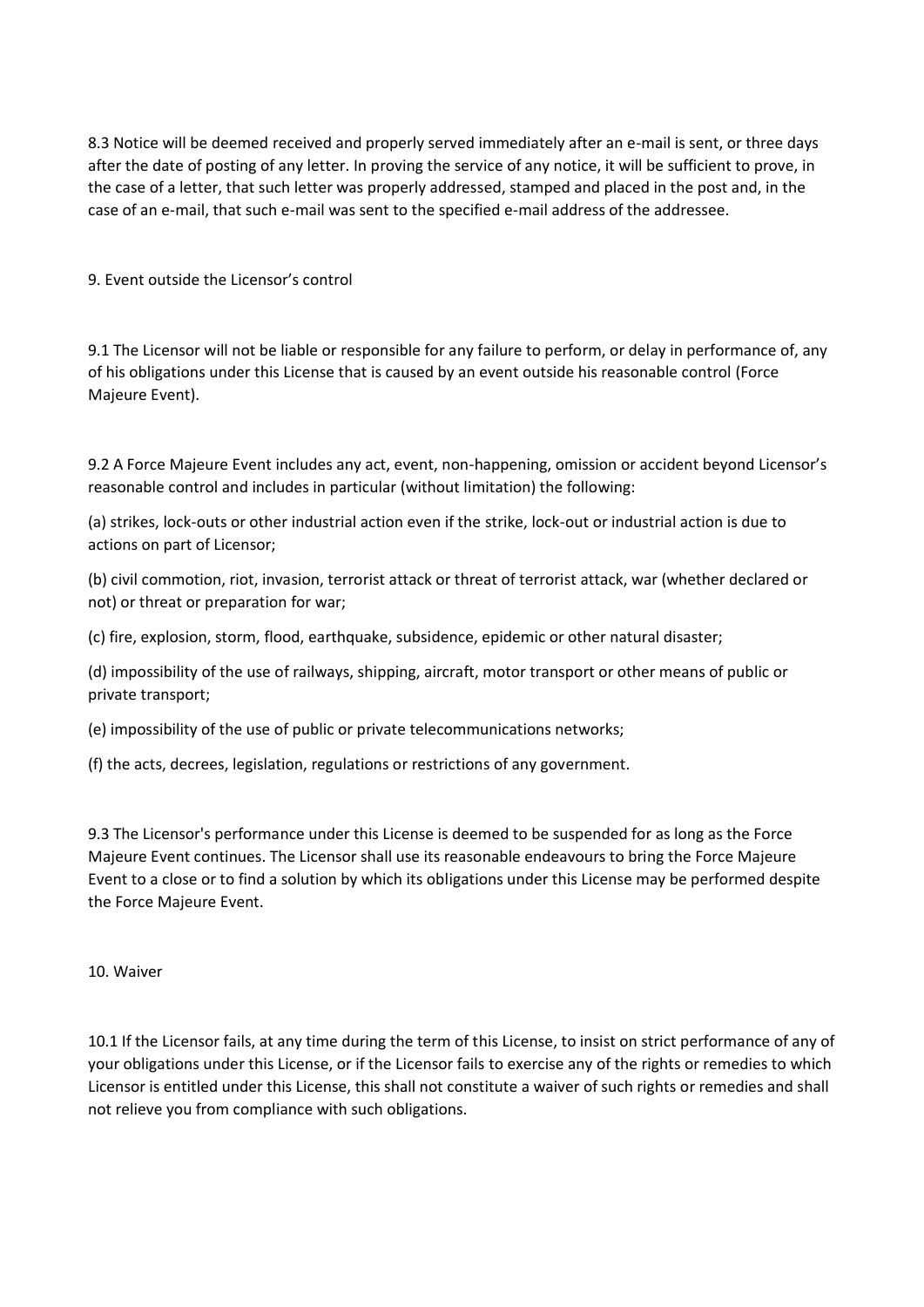10.2 A waiver by the Licensor of any default shall not constitute a waiver of any subsequent default or of any other term or condition, but shall apply solely to the instance to which such waiver is directed.

10.3 No waiver by the Licensor of any of these terms and conditions shall be effective unless it is expressly stated to be a waiver and is communicated to you in writing.

### 11. Severability

If any of the terms of this License are determined by any competent authority to be invalid, unlawful or unenforceable to any extent, such term, condition or provision will be construed, limited or, if necessary, severed only to the extent necessary to eliminate such invalidity, unlawfulness or unenforceability and to that extent be severed from the remaining terms, conditions and provisions which will continue to be valid to the fullest extent permitted by law.

### 12. Entire agreement

12.1 This License and any document expressly referred to in it represents the entire agreement between Licensor and Licensee in relation to the licensing of the Software and Documentation and supersedes any prior agreement, understanding or arrangement between Licensor and Licensee, whether oral or in writing, relating thereto.

12.2 Either party acknowledge that, in entering into this License, neither of us has relied on any representation, undertaking or promise given by the other or implied from anything said or written in negotiations between the parties before entering into this License except as expressly stated in this License.

12.3 Neither of the parties shall have any remedy in respect of any untrue statement made by the other, whether orally or in writing, prior to the date the parties entered into this License (unless such untrue statement was made fraudulently) and the other party's only remedy shall be for breach of contract as provided in this License.

# 13. Confidentiality

13.1 You undertake to keep secret and not to disclose any confidential information that you have receive about Licensor under this License to any third party, including any of your employees who do not need to have knowledge of such information in the course of their employment, and to use and safeguard such